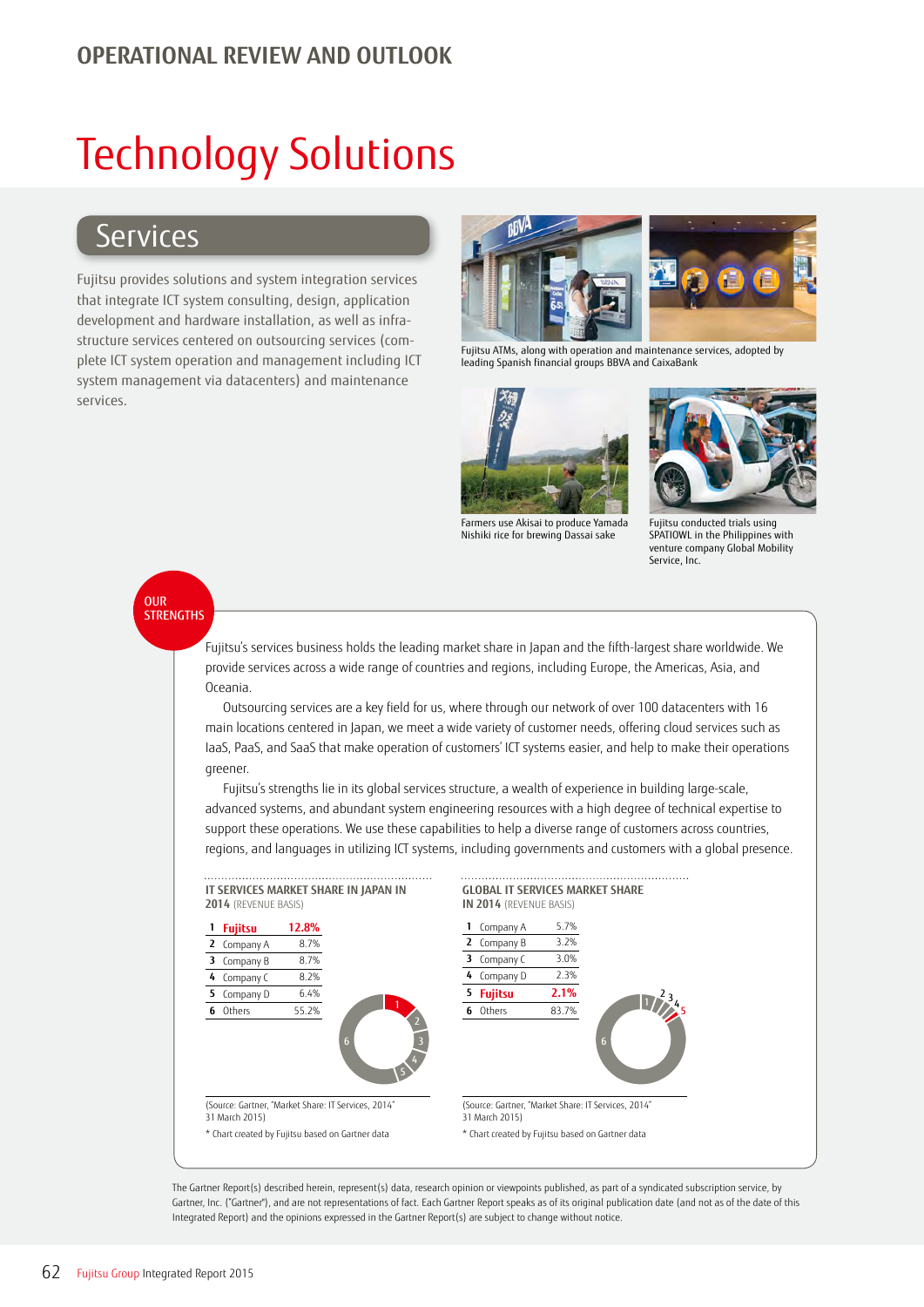#### Technology Solutions

## MARKET TRENDS

A CAGR of 1.7% is projected for Japan's IT services market for the period from 2014 to 2017.

The Japanese economy is expected to remain on a recovery track based on signs of a rebound in capital investment in line with improving corporate earnings. In the run-up to the introduction of Japan's Social Security and Tax Number System (commonly known as the "My Number" system), the national government, municipalities, and business enterprises are starting to reshape their ICT infrastructure. In line with this, IT investment in Japan is expected to gradually recover.

The global IT services market is projected to achieve a CAGR of 3.3% from 2014 to 2017, with growth in Asia leading the way. Despite some uncertain market trends, notably in China, the market is expected to continue its gradual recovery. Against this economic backdrop, IT investment is projected to edge upward in every region.

## OPERATIONAL REVIEW AND INITIATIVES

Fiscal 2014 Business Results and Fiscal 2015 Outlook Revenue from the Services sub-segment (solutions and system integration, infrastructure services) increased 3.0% year on year to ¥2,706.2 billion in fiscal 2014.

For solutions and system Integration, overall sales were held to an increase of 3.5% year on year, as substantial growth driven primarily by the financial and public sectors was partly offset by a weak performance in certain fields.

For infrastructure services, sales were 2.8% higher year on year, lifted partly by the yen's depreciation. Outside Japan, business in the U.K. and Australia was strong.

Operating profit amounted to ¥177.2 billion. Although earnings grew by around 30% year on year due to higher sales in the SI business in Japan, this growth was partly offset by upfront investments for the future. As a result, operating profit was held to an overall increase of ¥3.3 billion year on year.

In regard to the outlook for fiscal 2015, revenue from the Services sub-segment is projected at ¥2,760.0 billion, an

increase of 2% year on year. IT investment in Japan is expected to remain firm, primarily in the public and financial sectors. Operating profit is forecast at ¥185.0 billion with earnings anticipated to grow both in Japan and overseas, based on the higher projected sales.

#### Initiatives Going Forward

Solutions and System Integration: In light of firm trends toward recovery in IT investment in Japan, Fujitsu is steadily moving forward on system development in both the private- and publicsector fields, including large-scale system integration projects and provision of public ICT infrastructure.

Notably, Fujitsu will work to realize "proactive IT systems" by expanding businesses centered on the digital business platform "MetaArc." Fujitsu will combine the core Systems of Record (SoR), in which it excels, with the new Systems of Engagement (SoE) group of services that utilize IoT devices such as social media and smartphones, in order to promote businesses that fully leverage the knowledge and experience it has cultivated.

In addition, Fujitsu will bolster its competitiveness by taking full advantage of human resources development initiatives such as hackathons\*, effectively utilizing resources, and making effective development investments.

Infrastructure Services: In Japan, we expect demand for outsourcing services to remain high as a result of the expansion of cloud services. Meanwhile, the competitive landscape should become increasingly fierce given that competitors have been offering new services.

Fujitsu will optimize system maintenance and operation costs through the provision of its Next Generation Cloud System, with the linchpin Public Cloud Service K5.

Outside Japan, we are working under Fujitsu's global matrix organization to globally provide the same shared products and standardized services in Japan and other countries, offering high-quality ICT services to support all customers, no matter where they do business.

\* Hackathon: An event in which computer programmers, graphic designers, interface designers, project managers, and others involved in software develop-ment collaborate intensively on a software-related project.

### RISKS AND ISSUES

In solutions and system integration, there is a demand for more efficient operation of system engineer resources to cope with the buoyant domestic market. In addition, Fujitsu aims to bolster development of system engineers with a focus on management capabilities in order to minimize unprofitable projects. Furthermore, in infrastructure services, the expansion of the cloud services business has intensified competition with other companies, necessitating the development and launch of even more competitive products and services. Moreover, in the overseas business, there is a need to further shift the emphasis from products to services, and rapidly improve the profit ratio. Common priorities in Japan and overseas are to quickly establish the next-generation services business model that will supersede the existing one, and to achieve a high growth rate.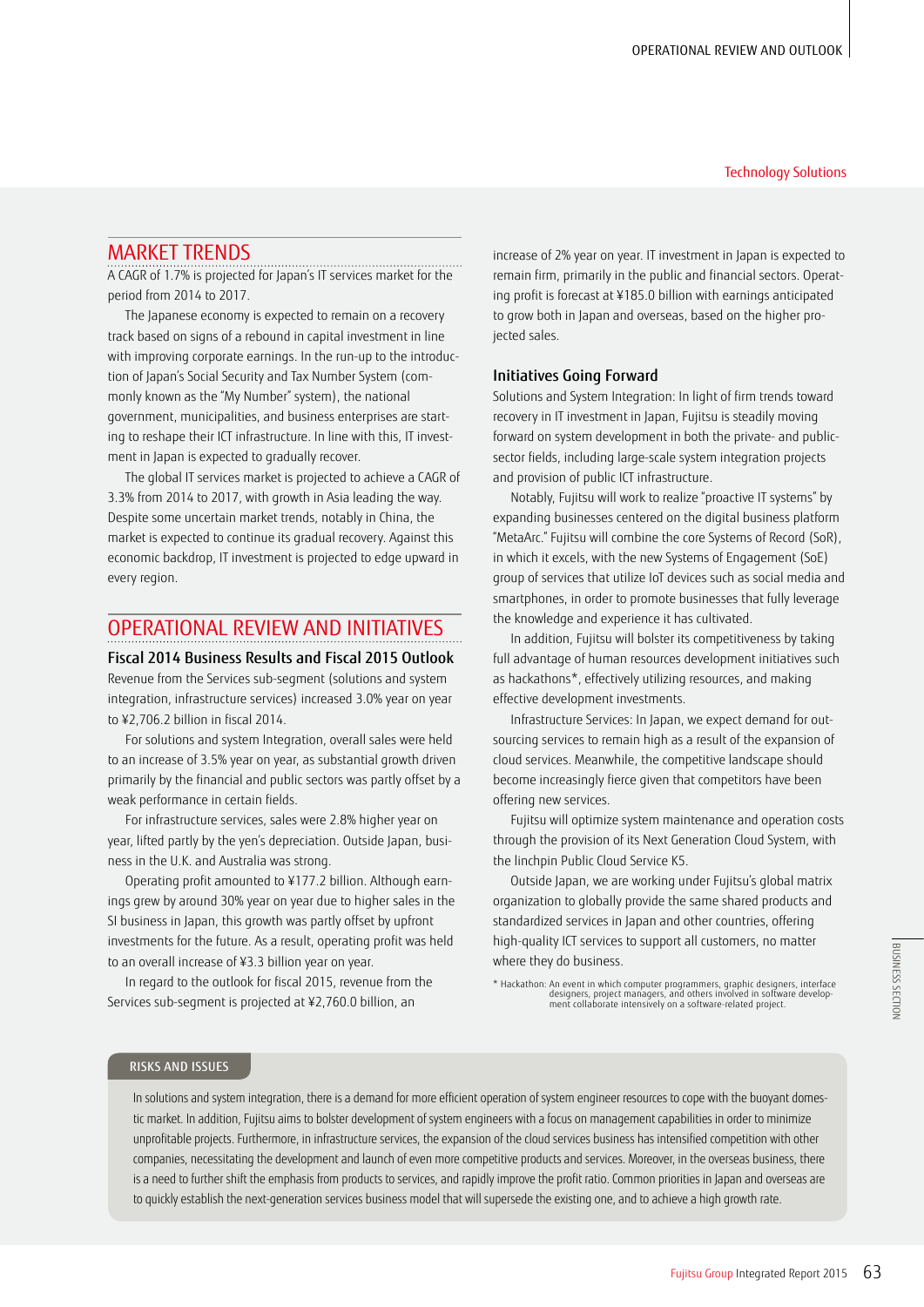### Technology Solutions

## System Platforms

System products and network products are the foundation of ICT infrastructure. System products comprise servers (mainframe, UNIX, mission-critical IA, and x86 servers), storage systems, and middleware on which information systems are built. Network products include mobile-phone base stations, optical transmission systems, and other equipment used to build communications infrastructure.



DWDM system FLASHWAVE 9500 Release 8.1



Disk storage system FUJITSU Storage ETERNUS DX8000 S3 series



OUR **STRENGTHS** 

> For system products, Fujitsu has a broad lineup of offerings to meet the needs of customers around the world. These include sophisticated and highly reliable mainframe and UNIX servers that support the mission-critical systems of corporations and that are equipped with proprietary CPUs—Fujitsu being one of the few global ICT companies with the technology to make its own processor chips. We also provide x86 servers for cloud computing and other promising business areas, as well as storage systems able to hold increasingly vast amounts of data.

For network products, Fujitsu holds a large market share for optical transmission systems and mobilephone base stations used by mobile communications carriers in Japan, backed by its advanced technology and support capabilities. We also have a large market share in the highly competitive North American market for optical transmission systems, building on our highly rated technical capabilities and track record.

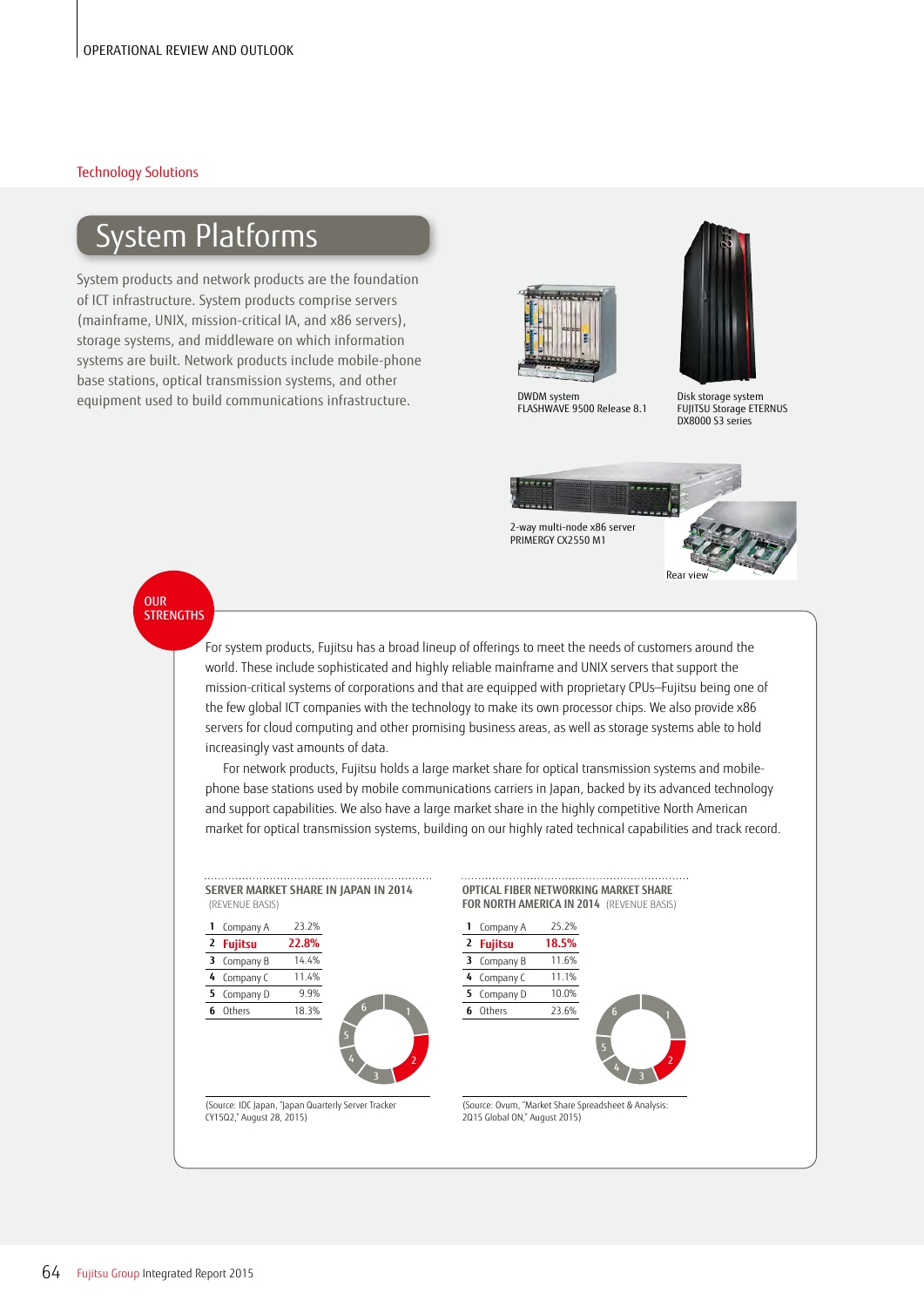#### Technology Solutions

## MARKET TRENDS

System Products: The server market in Japan is projected to show a negative CAGR of –0.5% for the period from 2014 to 2017. The x86 server market is expected to maintain growth given the penetration of cloud computing and mobile devices. On the other hand, the high-end server market should continue to be driven mainly by replacement demand.

Globally, the server market is expected to achieve a CAGR of 6.0% from 2014 to 2017. With increased demand for datacenters associated with market expansion in emerging markets and the spread of SNS and cloud computing, the market for volume-zone servers is expected to grow.

Network Products: Capital expenditure in the worldwide optical transmission market is declining as communications carriers shift the focus of their investment from infrastructure to enhancing services. Meanwhile, moves to achieve network virtualization and softwarization through software-defined networking (SDN) and network function virtualization (NFV) are rapidly gaining momentum. Accordingly, we expect investment in those fields, as well as investment in 100 Gbps optical transmission and the integration of optical transmission and packet processing, to continue expanding over the medium term.

## OPERATIONAL REVIEW AND INITIATIVES

Fiscal 2014 Business Results and Fiscal 2015 Outlook The System Platforms sub-segment reported revenue of ¥596.5 billion, a decrease of 3.1% from the previous fiscal year.

Sales of systems products increased 2.0% year on year overall, as the increase in x86 server sales in Japan and overseas was partially offset by a decline from the large-scale business deals of the previous fiscal year. Network products declined by 7.2% year on year due to investment restraint on the part of carriers in Japan and overseas.

Operating profit for the System Platforms sub-segment totaled ¥45.2 billion, a decrease of ¥14.0 billion from the previous fiscal year. This result reflects the impact of falling sales in

the network products business and an increase in component costs in Europe associated with the euro's depreciation.

In regard to the outlook for fiscal 2015, revenue in the System Platforms sub-segment is projected at ¥600.0 billion, an increase of 0.6% year on year. System products are expected to come under some pressure in the domestic market, while sales of x86 servers are anticipated to grow overseas, including Europe. For network products, Fujitsu anticipates a challenging business environment to remain as we work to increase sales of new products and expand our customer base worldwide.

Operating profit for the System Platforms sub-segment is forecast at ¥50.0 billion. Profit growth reflects the positive impact of sales growth and the streamlining of costs, which are expected to absorb higher costs stemming from the yen's depreciation.

### Initiatives Going Forward

System Products: The servers, storage, software, and other products that form the foundation for realizing the IoT are playing an increasingly important role. Fujitsu will endeavor to expand business focused on the digital business platform, which will address a hyperconnected world in which information and processes are connected in a complex web of relationships. Fujitsu will support the crucial infrastructure underpinning the digital business platform with its lineup of highly reliable, high-performance hardware products.

Network Products: As data and networks continue to merge, Fujitsu is taking steps toward its next growth stage by accelerating the development of the network virtualization technologies SDN and NFV, while staying on top of the shift to services. In the process, our aim is to expand earnings globally. We will leverage our capabilities in advanced technologies to cope with the increase in data traffic associated with the shift to services, expanding our business by increasing sales of 100 Gbps packetintegrated optical systems. In mobile systems, we will accelerate development of high-density radio base stations compatible with LTE-Advanced.

### RISKS AND ISSUES

In system products, commoditization is progressing, mainly in low-end models, and price competition is intensifying. In addition, there are fears of further declines in profitability as the yen's depreciation drives up component costs. A further issue is the gradual contraction of the market for large, high-end servers. It is important for Fujitsu to pursue cost reductions and efficiency gains, and to boost its price competitiveness while maintaining high quality.

In network products, customers worldwide are tending to hold back on capital expenditure. Fujitsu needs to continue reducing costs and lead times on development of advanced technologies for realizing the next-generation SDN and NFV network systems that customers seek.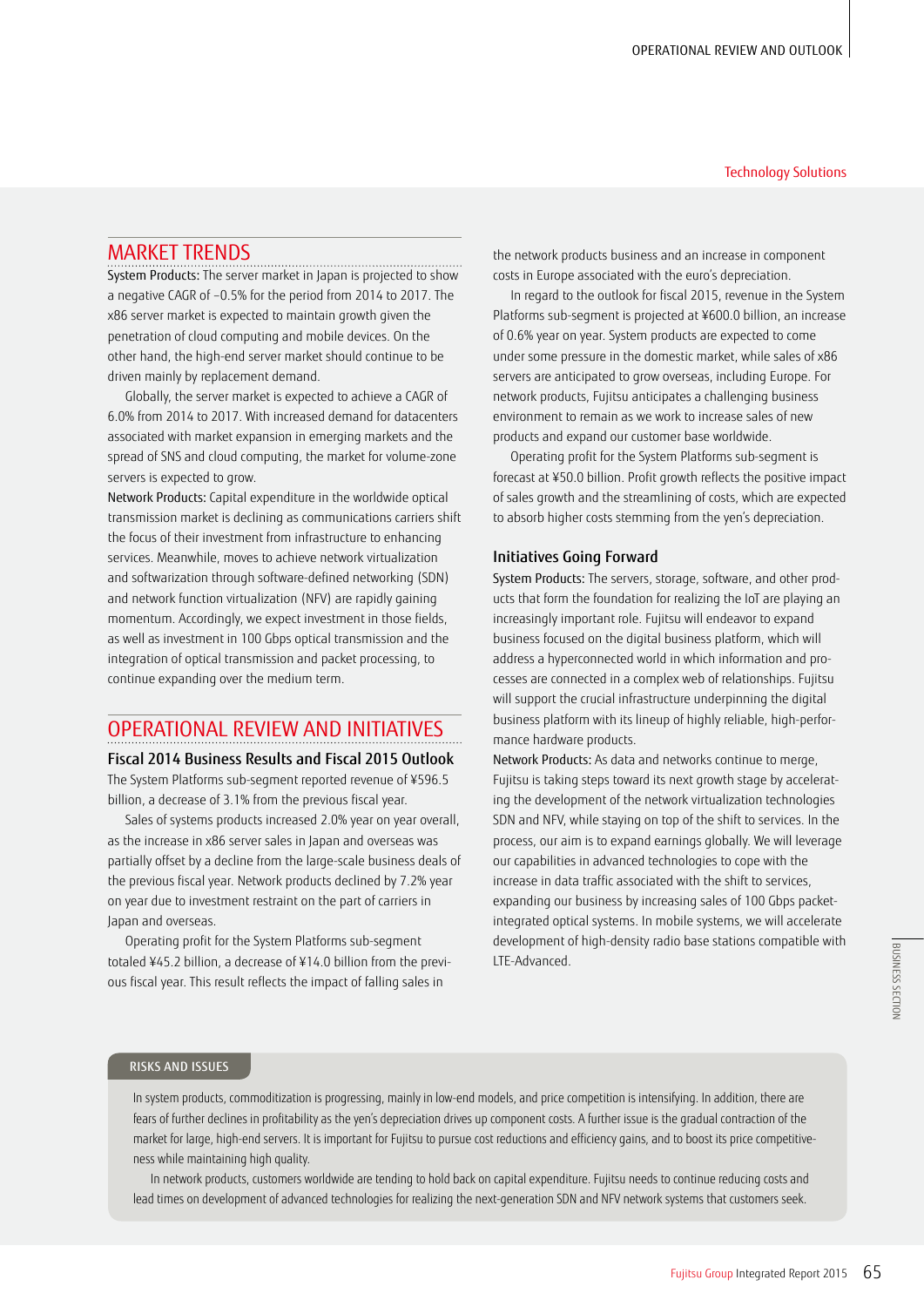# Ubiquitous Solutions

This segment consists of PCs, mobile phones, and mobilewear. For PCs, Fujitsu provides desktops, laptops, and tablets that are known around the world for their high level of quality and performance. For mobile phones, Fujitsu's offerings include the flagship arrows NX model smartphone as well as the easy-to-use Raku-Raku Phone series. For mobilewear, Fujitsu answers a diverse range of needs through "Connectivity" Products, among them carnavigation systems that interface with smartphones to make navigation systems more enjoyable and intuitive to use for anyone.



LIFEBOOK GH77/T, new concept PC with a large detachable screen



 $\mathbf{S} \times \mathbf{S}$ 



ECLIPSE AVN-SZX05i, car navigation system

OUR **STRENGTHS** 

> For PCs, Fujitsu is quick off the mark to deliver high-quality, high-performance products to customers. For the Japanese market, laptops are manufactured by Shimane Fujitsu Limited (in Izumo, Shimane Prefecture), while desktop PCs are manufactured by Fujitsu Isotec Limited (in Date, Fukushima Prefecture). Outside of Japan, Fujitsu Technology Solutions (Holding) B.V. performs assembly and customization of PCs.

For mobile phones, we develop and manufacture high-quality mobile devices, including the flagship arrows NX series of high-performance smartphones with enhanced battery life and iris authentication technology, and the Raku-Raku Phone series with easy-to-read displays, clear-sounding speakers, and intuitive functionality.

For mobilewear, we draw on our long-nurtured expertise with in-vehicle technologies to provide car navigation systems and other types of automotive electronics that make the driving experience more secure, safer, and more comfortable.





(Source: IDC Japan, "Worldwide Quarterly Mobile Phone Tracker, 2015Q2")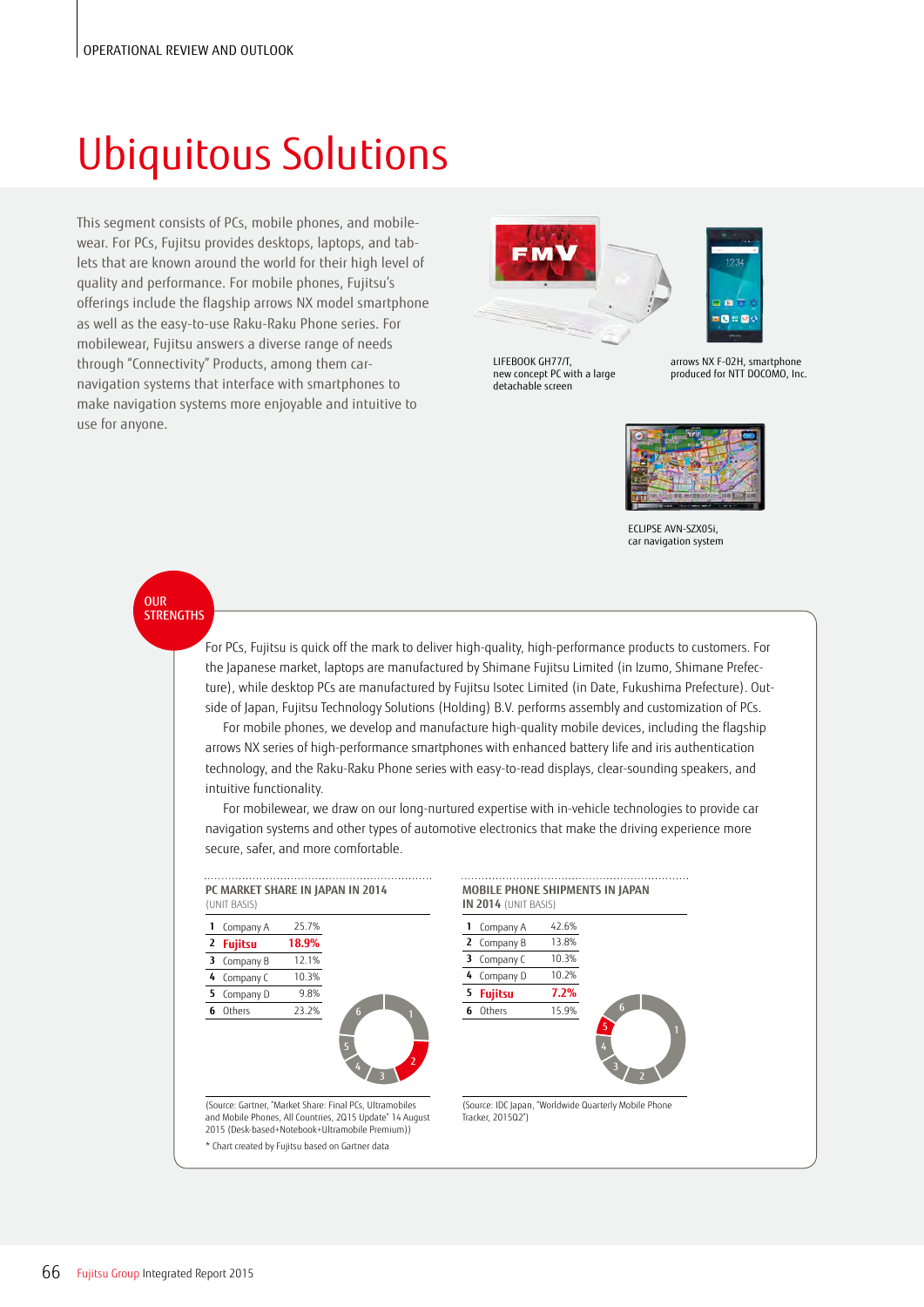#### Ubiquitous Solutions

## MARKET TRENDS

According to IT research firm IDC Japan, the market for mobile and client computing in Japan is expected to see a CAGR of 3.5% from 2014 to 2017.

For PCs, lower demand following the rush to replace Windows XP devices in the corporate sector is projected to continue until 2016, with a CAGR of –1.2% forecast for shipments of PCs from 2014 to 2017.

For tablets, the consumer market has already shifted to replacement demand and is forecast to shrink, while in the corporate market, tablet adoption in educational settings and Windows-tablet introduction by companies are set to continue. A 2.0% CAGR is forecast for tablet shipments from 2014 to 2017.

A CAGR of 6.5% is forecast for smartphone shipments from 2014 to 2017, as users switch from feature phones to smartphones.

Meanwhile, global demand for car navigation systems is predicted to grow with the expansion of markets in emerging economies. According to a survey by the Japan Electronics and Information Technology Industries Association, shipments of car AVC devices are forecast to grow at a CAGR of 6.0% from 2014 to 2017.

## OPERATIONAL REVIEW AND INITIATIVES

Fiscal 2014 Business Results and Fiscal 2015 Outlook Revenue in the Ubiquitous Solutions segment totaled ¥1,062.8 billion in fiscal 2014, a decline of 5.6% year on year.

Worldwide shipments of PCs declined by 20.3% year on year to 4.7 million units. Revenue in Japan declined, reflecting a fallback from a surge in demand at the end of fiscal 2013 preceding a consumption tax increase, along with the end of replacement demand for Windows XP in the first quarter. Unit sales outside of Japan also fell as replacement demand related to Windows XP ran its course.

Revenue declined, reflecting a 10.8% year-on-year decline in shipments of mobile phones to 3.3 million units and sluggish unit sales due to telecommunications carriers changing their sales policies and other factors.

Revenue in mobilewear rose atop an increase in automobile production outside Japan, primarily in North America.

The Ubiquitous Solutions segment reported an operating profit of ¥8.7 billion as earnings rose ¥35.6 billion year on year.

For PCs, the impact of lower sales in and outside Japan and the depreciation of the yen and euro contributing to an increase in parts procurement costs led to a large decline in earnings.

For mobile phones, rigorous cost cutting, along with the effects of business restructuring and an improvement in product quality, led to a significant increase in earnings.

For mobilewear, investment in developing advanced technologies and the ramp-up of production at overseas sites increased costs and resulted in a slight decline in earnings.

#### Initiatives Going Forward

Fujitsu, by offering the FUJITSU Mobile Initiative, a system of products and services that provide optimal solutions for the use of mobile devices, will realize the transformation of its customers' work styles and people's lifestyles.

Under the FUJITSU Mobile Initiative, Fujitsu will provide a full range of mobile integration, encompassing products and services from mobile devices to applications and providing consultation based on an extensive track record, as well as system construction and operations services that provide complete, one-stop life cycle support. We will also provide a range of other solutions designed to enable the use of mobile devices across a variety of business functions, including virtual-desktop/remote-access platforms and mobile-application development platforms. Through the use of smart devices, we will help customers to realize business-efficiency improvements, cost reductions, and innovations in inspection and maintenance work. Anticipating a dramatic increase in the number of things connected over networks and an increasing diversity in the kinds of mobile devices available, we have positioned sensors, embedded systems, wearables, and other items as "next-generation front-end interfaces," and are focusing on these fields as the next growth area for the Ubiquitous Solutions business, centered on FUJITSU IoT Solution UBIQUITOUSWARE.

In mobilewear, Fujitsu is advancing its vehicle-ICT business to transform automobiles with ICT, and based on the "Future Link" concept that offers new value by connecting to a variety of information, we are generating products and services that contribute to a free and comfortable mobile society.

### RISKS AND ISSUES

Ongoing global price competition in the market for PCs requires continued efforts to reduce costs, as well as to deal with the increasing cost of parts procurement caused by the depreciation of the yen and euro, while emphasizing profitability in Fujitsu's business operations.

For mobile phones, the number of MVNO (Mobile Virtual Network Operator) devices featuring inexpensive rates has been increasing, and a new market for these devices is forming. At the same time, customer demand is shifting to the mid- to low-price range. Fujitsu must respond to these markets by providing them with attractive products in a timely manner.

For mobilewear, the automotive industry is developing new technologies such as autonomous driving support systems, which will require Fujitsu to respond with efficient, highly reliable software development.